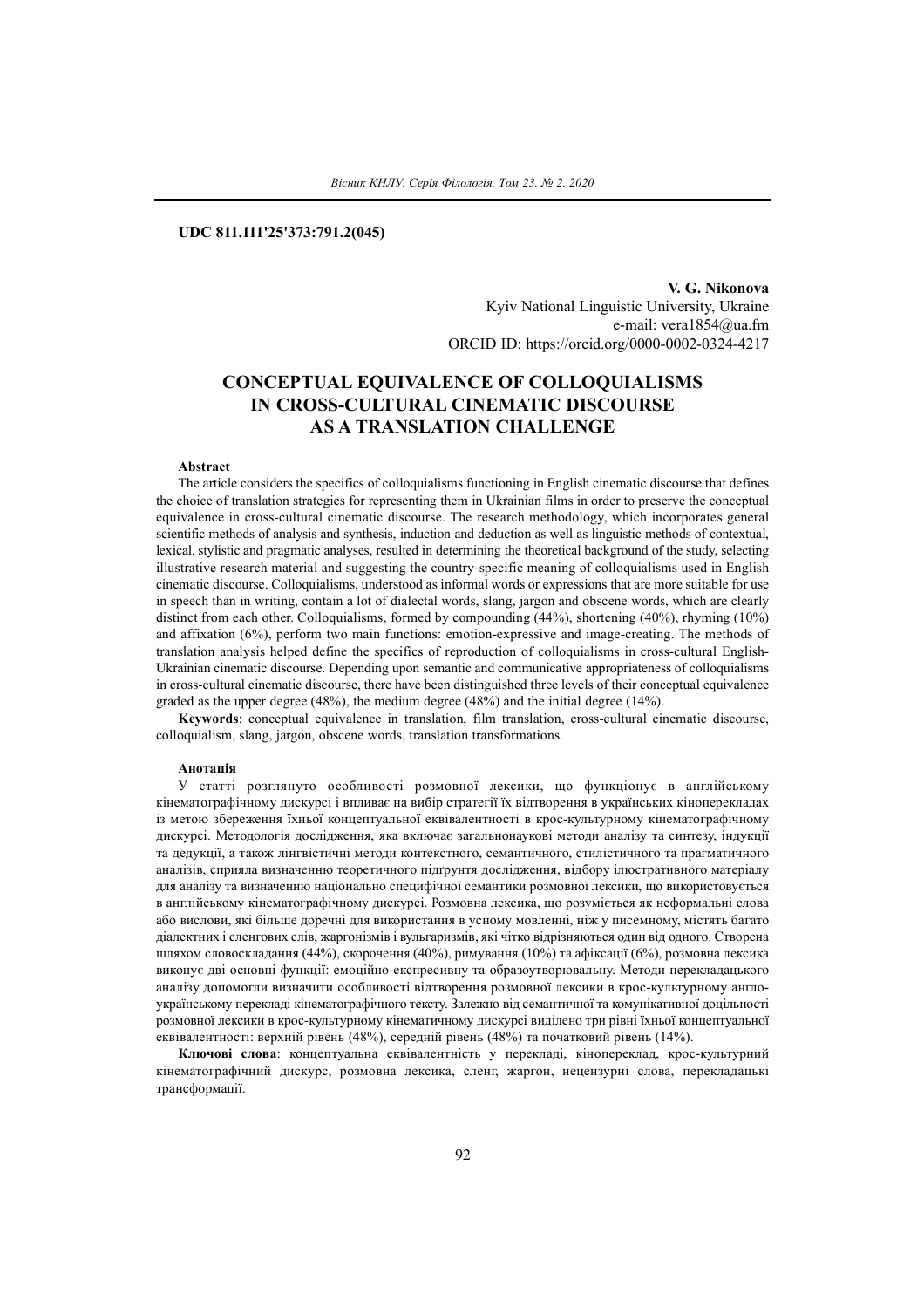*Nikonova V. G.* Conceptual equivalence of colloquialisms in cross-cultural cinematic discourse as a translation challenge

### **1. Introduction**

The social processes which take place in Modern Ukrainian society require a new approach to solving the problem of appropriate cultural adaptation of country-specific issues in cross-cultural English-Ukrainian cinematic discourse. Cinema is a specific mechanism that participates in the formation of a new type of relations in society. Film as a special audio-visual art of mass media establishes a multi-code type of communication. The influence of cinema on social reality is by no means unambiguous: it is a means of manipulating public opinion and human behaviour. Cinema language and its practical implementation – cinematic discourse – are the most important categories of cinema art, the features of which should be well-known for a professional filmtranslator. The research in the field of film translation and cinematic discourse rendering is an important and urgent task which aims at achieving adequate, culturally appropriate strategies of translation, which help to solve many practical problems and accelerate the exchange of information in the field of cinema.

### **1.1 Literature review**

The number of research papers related to film translation is extremely limited, even in Western European linguistics. Investigations carried out by Adrian (2014), Alvarez-Pereyre (2011), Androutsopoulos (2012), Cintas and Anderman (2009), Cordingley and Frigau Manning (2016), Cornu and O'Sullivan (2016), Danesi (2015), Higes-Andino (2014), Gambier and Gottlieb (2001), Jaeckle (2013), Kozloff (2000), Kuhn and Schmidt (2014), Pérez-González (2014), Zanotti and Ranzato (2019), and others are of great importance in the field of film translation research. A review of theoretical studies of film translation has proved that translators usually deal with such challenges as: difficulties in translating movie titles, film dialogue as a unit of translation, specifics of translation of movies with subtitles, psycholinguistic features of film and video translation, etc. In Ukraine, despite the existence and constant appearance of new dubbing studios and, respectively, successful translations of films, theoretical investigations of film translation are very scarce. Great attention is given to film translation courses at specialized universities (Isayenko, 2014; Matasov, 2009 and others.), to the problem of pragmatic adaptation of the text of feature films (Demetska, 2010), especially, to difficulties in choosing strategies to transfer realia, non-equivalent vocabulary, intertextual elements, means of creating a humorous effect, dialectal words, jargon, slang and other types of colloquial lexicon (Danylenko, 2013; Konkulyovsky, 2012; Zaretskaya, 2010 and others).

The use of colloquial vocabulary in the language of cinematic discourse is not a new phenomenon in both English and Ukrainian film texts. This is due to the fact that the lexical system of the language of cinema is the most dynamic system of modern languages because cinematic discourse is one of the means of disseminating socially significant information which contributes to the formation of the linguistic taste of society. Colloquialisms are widely used in cinematic discourse in order to add brightness, clarity and emotionally expressive colouring to characters' speech. At the same time, the problem of finding appropriate ways of adequate translation of colloquialisms in English cinematic discourse, not somewhat mechanical act of linguistic substitution, but rather a more complex negotiation between two cultures, remains unresolved. The evolvement of methods and approaches to the analysis of translating colloquialisms in English cinematic discourse.

### **1.2 Aim, objectives and material**

The **aim** of the paper is to reveal how the specifics of colloquialisms functioning in English cinematic discourse influences the choice of the translation strategy for representing them in Ukrainian films in order to retain their conceptual equivalence in cross-cultural cinematic discourse. The following **objectives** have been specified: to define the concept of "colloquialism" in modern linguistics and consider the main types of colloquialisms; to systematize the theoretical views of linguists on the specifics of colloquialisms functioning in English cinematic discourse; to analyze the cues of their reproduction in cross-cultural English-Ukrainian cinematic discourse as a translation challenge. The **material** of the research has been selected by random sampling from the scripts of English films: "Breaking Bad", "Spy", "Lock, Stock and Two Smoking Barrels", "Grey's Anatomy" and others.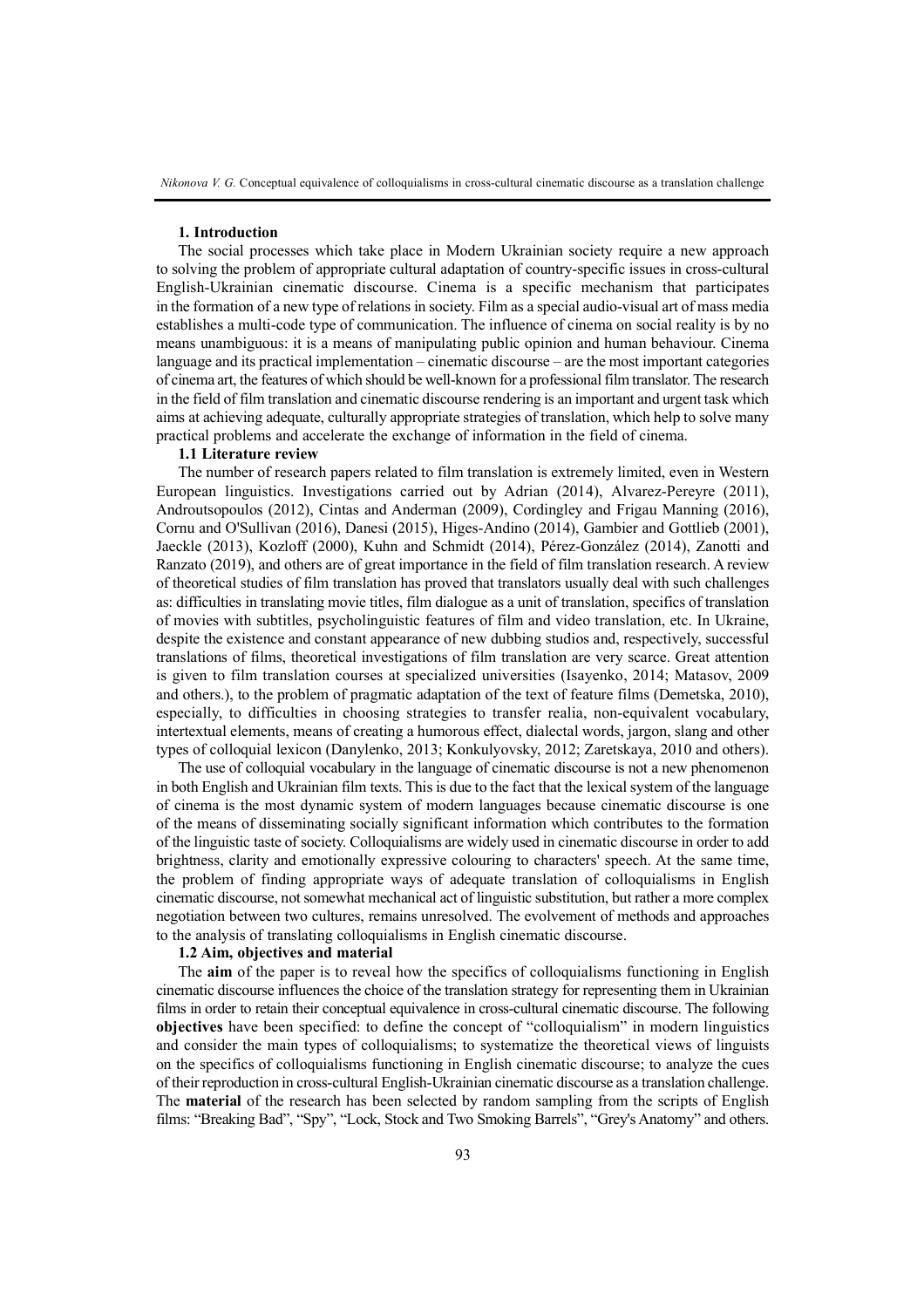## **2. Research methodology**

Research methodology incorporates the methods of analysis and synthesis, induction and deduction in determining the theoretical background of the study; contextual analysis in selecting illustrative research material; lexical, stylistic and pragmatic analyses as tools for suggesting the country-specific meaning of colloquial words and phrases in English cinematic discourse, as well as methods of translation analysis.

### **3. Results and discussion**

Language as a dynamic system constantly responds to changing conditions of its existence and functioning, adapts to the environment in which it operates. Being greatly influenced by social dialects at the beginning of the XXI century, literary English contains a lot of subcultural formations, each of which having its own specific vocabulary (slang, jargon, argot, etc.). The role of colloquialisms being widely used nowadays not only in speech of various segments of the population, but also in the language of media (newspapers, magazines, television, on stage and in advertising), is steadily growing. Correspondingly, theoretical studies of British (McЕnеry, 2006; Partridge, 2007 and others) and Ukrainian (Bondarenko, 2007; Kleputs, 2009; Masko, 2003 and others) linguists deal with various aspects of colloquialisms.

The word "colloquialism", which comes from the Latin *colloquium* meaning a 'conference' or 'conversation', is used to denote "an informal word or expression that is more suitable for the use in speech than in writing" (CALDT). As a literary device, a colloquialism refers to informal or everyday language spoken by people in a certain geographic area or by people of a certain dialect. When used in fiction, colloquialisms create a certain effect or flesh out a literary character. Colloquialisms are characterized by a wide usage of standard (literary colloquial) and non-standard (low colloquial) lexicon. Though containing a lot of dialectal words, slang, jargon, and obscene words, colloquialisms are clearly distinct from each of them. Opposite to slang, which is used only by specific social or socio-economic groups, or to jargon, which is associated with specific occupations, activities or area of interest, colloquialisms are well known to and understood by most native speakers of a language.

While scrutinizing colloquialisms used in English films under study according to their stylistic characteristics, we distinguished several groups of lexicon varying from literary colloquial and slang words to non-standard and obscene. For instance, in the sentence *WADE: Okay, let's pro-con this superhero thing. let's pro-con this superhero thing. Pro: They pull down a gaggle of ass, local drycleaning discounts, lucrative film deals both origin stories and larger ensemble team movies. Con: they're lame-ass teacher's pets!* (DP) a literary colloquial word is *pro-con*, which is the shortening of *pros and cons* meaning "advantages and disadvantages, which you consider carefully so that you can make a sensible decision" (CALDT); obscene words and phrases are *a gaggle of ass* and *lame-ass.* Obscene words are prevailing, e.g., *Not be a slutty, whore-y shit-brain!* (WC): *shit-brain* is a compound word with two roots *shit* and *brain* which means 'a stupid person' (CALDT). Other examples: *Yоu'rе rеal tіght fuckеr.* (S); *Оh, yоu bastard!* (S).

The tendency to rationalize language and economize language effort is directly reflected in the wide use ofshorteningsthat become the most characteristic feature of colloquial language, e.g., *Yeah. Listen, I have to kinda sneak out for a while. Sheldon: All right, goodbye.* (BBT): *kinda* is the shortening of *kind of*. *We were not gonna last long on potato chips.* (DA): *gonna* is the shortening of *going to*. *I gotta go.* (DA): *gotta* is the shortening of *got to* and has the meaning of '*have to*'*.*

To make colloquial speech more expressive and colourful, rhyming slang is widely used in English films under study, especially in "Madagascar" (MDG), e.g., *Use your loaf and think next time* (*loaf of bread* is rhyming slang for *head*); *Did you half-inch that car?* (*half-inch* for *pinch*, meaning 'steal'); Let's have a butchers at that magazine. (butcher's hook for look); I haven't heard a dicky bird about it. (*dickie bird* for *word*).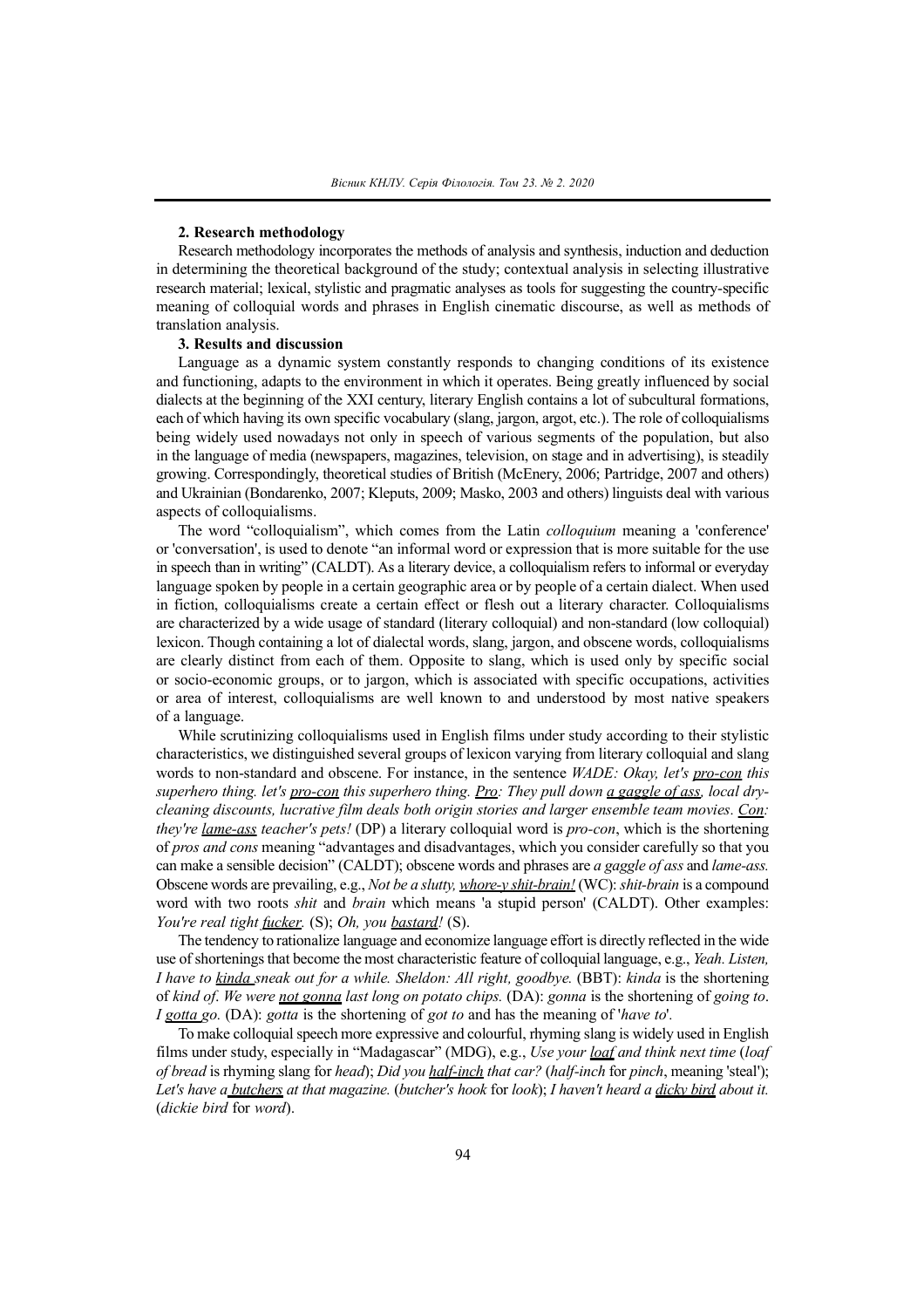The analysis of morphological structure of colloquialisms in English films under study has shown a great predominance of such word formation processes as compounding (44%) and shortening  $(40\%)$  over rhyming  $(10\%)$  and affixation  $(6\%)$ .

After systematizing the theoretical views of linguists on the specifics of colloquialisms functioning in English cinematic discourse, we could distinguish two main functions which colloquialisms perform in English films under analysis.

1. Emotion-expressive function, which is performed by colloquialisms (in 83% cases) that convey a subjective attitude to reality, add a humorous colouring and create a special style of communication. Performing this function, a lot of exclamations render emotional content in the communication process but they are often ambiguous. One and the same exclamation, e.g., *Оh my Gоd!* may express a wide range of different, completely opposite emotions (great surprise, confusion, ridicule, anticipation, disgust, etc.). In this regard, context, intonation, gestures of the speaker, etc. help to recognize their semantics. Exclamations with non-standard obscene lexicon convey strong emotional state of the speaker, his/her anger, hatred or irritation, as, e.g., in the film "Spy" (SP): How the fuck do I get to Italy? How the fuck did this twat find out our fucking names? Don't, you son *оf a bіtch!* The use of such lexicon indicates a fairly low social status of the speaker.

2. Image-creating function, which is performed by colloquialisms (in 17% cases) that create metaphoric or metonymic images. It is with the help of metaphorsthat the brightest and the most vivid images with a mocking, ironic or parodic connotations appear, e.g., *What is burger over there… [laughing]. – This peach felt asleep on the beach. Interesting … is she satisfied with tan?* (GA) The direct meaning of a *burger* is "a grilled round piece of meat" (CALDT). For medical staff in cinematic discourse, this word has a different meaning, *–* 'a patient who received a sunburn'. *Doc, is she feeling pain?! – No, we blessed her with antibiotics and now she is good.* (GA). The literal meaning of the verb *to bless* is 'a process of blessing' (to ask God to help or protect someone or something, or to make it holy). In the context of the film, the expression *to bless somebody with antibiotics* acquires a metaphorical meaning 'to pump the patient with antibiotics thus relieving the patient's pain'.

While analyzing the specifics of reproduction of colloquialisms in cross-cultural English-Ukrainian cinematic discourse, it is worth paying attention to the fact that besides discrepancies between English and Ukrainian language systems (synthetic Ukrainian and analytical English) and differences in speech traditions (the use of lexical units and grammatical forms), the two languages are different in reflecting culture specific national features (Yakymchuk, 2007). Therefore, a film translation cannot copy the original; it can only transmit the information contained in the original text with the great possible fullness, in strict compliance with the rules of the target language. However, very often, this task is rather difficult to perform because there may be a "conflict of form and content". For example, the title of the film "Dead in the Water" was translated into Ukrainian as 'Покійник у воді' and 'Смерть у воді'. However, it should be noted that in English there is a slang expression *dead in the water*, which means 'in a state of deep crisis'.

Taking into consideration a clear expressive and emotional character of colloquialisms as units of communication, it is necessary to pay a special attention to retaining their conceptual equivalence in cross-cultural cinematic discourse. "Conceptual equivalence" is understood as a kind of translation adequacy of different degrees depending upon semantic and communicative appropriateness of colloquialisms in cross-cultural cinematic discourse.

The **upper degree** of conceptual equivalence isthe complete translation adequacy of colloquialisms, which presupposes not only a full denotative and connotative equivalence but also functional appropriateness, i.e. the compliance with national specifics, mental and cultural stereotypes of behaviour of the target language speakers in cross-cultural cinematic discourse. The highest degree of conceptual equivalence can be achieved by the following translation transformations.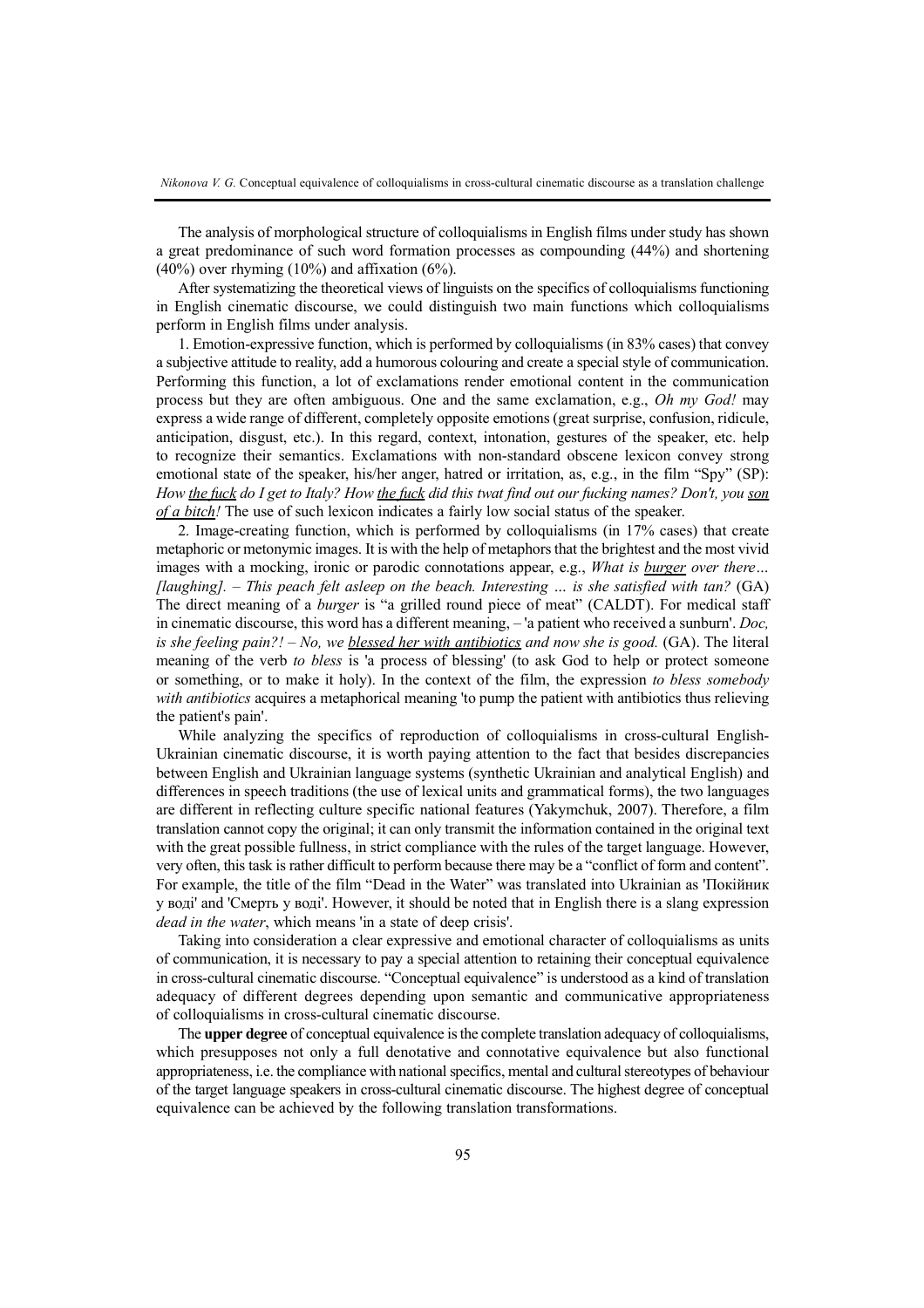– *Modulation* (22% of all cases), which is a lexical and semantic type of transformation that presupposes replacement of the Ukrainian dictionary equivalent for a contextual one that is logically related to the source word and is in compliance with the norms of the Ukrainian language, e.g., *Marry-fuckіng-Pоppіngs Lоndоn!* (S) *–* 'Мері Попінс, чорт забирай'. The literary meaning of *I'm slow* is 'я повільний': Now <u>I'm slow</u> - I'll grant you that, but I'm probably a lot brighter than folks think. (FG). To make the utterance clear and appropriate to the communicative situation it is translated as 'тугодум': 'Я – тугодум, навіть не сумнівайтесь, однак я розумніший, ніж інші вважають'. The literary meaning of *to hassle* 'турбувати, набридати, докучати, мучити' in the sentence *She's hassling me.* (BBT) was replaced with its colloquial equivalent 'Вона весь час діставала мене' to make the utterance sound in complete compliance with cultural stereotypes of behaviour of the target language speakers. In cases with modulation, to reproduce the atmosphere of hostility, obscene words are very often used in the translation of colloquialisms, e.g., *cut the crap* which means'досить молоти дурниці' in *...you know, cut the crap and keep the methylamine coming.* (BB) is rendered by using swear words: '… ну знаєш, кінчай херню мутити і продовжуй поставляти метиламін'.

– *Generalisation* (15% of all cases), which is a lexical and semantic type of transformation that presupposes substitution ofsource language words (phrases) with a specific (narrow) meaning by target language words (phrases) with a more generic meaning, e.g., *Lооk mеan nоw, haіry fuckеr.* (LSB) *–* 'Зроби таку люту пику, волохатий виродку'. Translating the vulgar abusive word *fuckеr* by way of generalizing the meaning as 'виродок' retains the stylistic and evaluative connotation of the original word and is in complete compliance with cultural stereotypes of behaviour of the target language speakers.

– *Loan translation* (11% of all cases), which isthe transcoding of the English colloquialismby using a full Ukrainian dictionary equivalent, e.g., *The other people that play on the ping-pong team are real nice fellers what come from ever walk of life, an they is specially nice to me.* (FG) – 'У нашій команді з пінг-понгу зібралися найрізноманітніші хлопці, і до мене вони ставилися дуже добре'.

The **medium degree** of conceptual equivalence is the second degree of translation adequacy of colloquialisms which presupposes the obligatory transfer not only of a denotative component of meaning, but also some of the components of connotation – emotive, evaluative, expressive and stylistic (or at least one of them) – in the semantic structure of colloquialisms, especially, nonstandard and obscene lexicon. There may be the following ways to preserve original connotations in Ukrainian translation.

– *Concretization + grammatical replacement* (16% of all cases), which is a lexical, semantic and grammatical type of transformation, e.g., *Coach an the goons done take me back to the bathroom an rip open my pants an I done peed a bucket*! (FG) – 'Тренер та головорізи відвели мене до туалету, розірвали блискавку на штанях та я, нарешті, відлив від душі!' The grammatical replacement of colloquial constructions *done take me back* and *I done peed*, which demonstrate the illiteracy of the speaker, by correct literary phrases 'відвели мене' and 'я відлив' results in losing the stylistic (low colloquial) connotation of the original utterance. At the same time, the concretization of literary meanings of *the goons* 'негідники' and *peed a bucket* 'попісяв у відро' displayed in the translation as highly negative 'головорізи' and an expressive metaphor 'я, нарешті, відлив від душі!' trigger the emergence of emotional and evaluative colouring of the utterance in Ukrainian, which isin complete compliance with the situation described.

*– Addition* (12% of all cases), which is a lexical and grammatical type of transformation, i.e. introduction into translation of such lexical units that are absent in the original in order to properly convey the meaning of the original utterance in compliance with speech and language norms that exist in the culture of the language of translation, e.g., *Bеcausе what thе fuck?* (SP) *–* 'Бо що в біса сталося?' The translation transformation of addition not only preserves the emotion ofsurprise but also strengthens it in the target audience.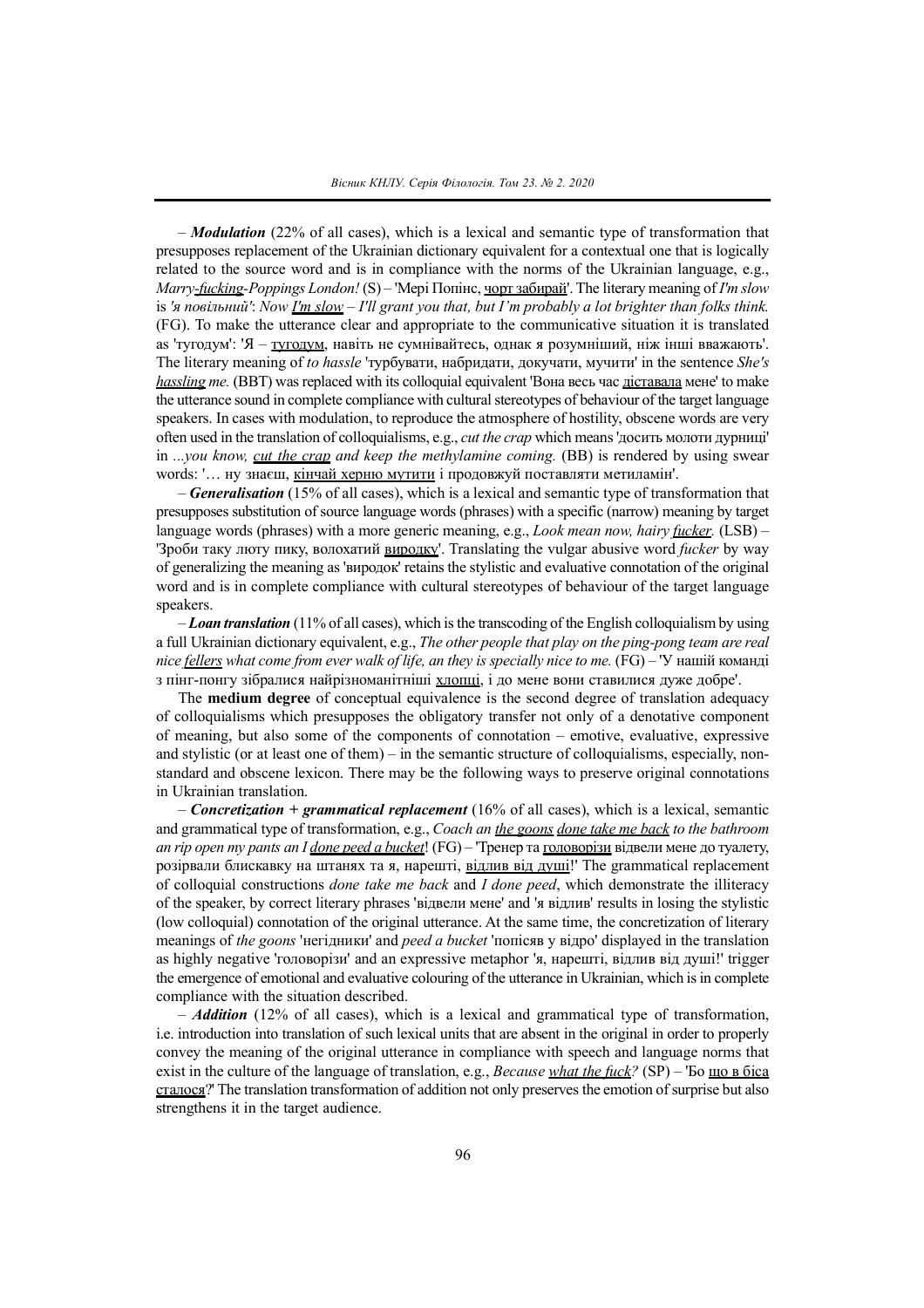*– Compensation* (10% of all cases), which is a lexical and grammatical type of transformation that presupposes the replacement of the original (usually literary) element by such (usually colloquial) lexical unit in translation that compensates for the loss of information and is appropriate to the colloquial communicative situation, e.g., *What thе fuck arе yоu lооkіng fоr?* (S) *–* 'А ви, двоє, на що вилупились?' The translator refuses from loan translation of *lооkіng fоr*'шукати' and uses the colloquial 'вилупились' to preserve at least the stylistic connotation, whereas the non-standard abusiveness expressed by *what thе fuck* is lost in translation.

The **initial degree** of conceptual equivalence is the lowest degree of translation adequacy which presupposes the obligatory transfer of only denotative component of the meaning of colloquialisms. In this case, the following translation transformations can be used.

*– Compensation* (5% of all cases), which is a lexical and grammatical type of transformation when the original colloquialism is replaced with a literary element to compensate for the loss of information, e.g., *Yоu fuck mе, rеmеmbеr?* (BB) *–* 'Ти завалив мене на екзамені, пам'ятаєш?' Non-standard *fuck mе* may refer to different situations. To make the utterance clear, the translator rendered it as 'завалив мене' and used addition 'на екзамені'. The content was clarified but the expressive abusiveness of the phrase was lost.

– *Concretization* (4% of all cases), which is a lexical and semantic type of transformation, e.g., *Barry thе Baptіst. Thе mоnstеr оf a man.* (LSB) *–* 'Баррі Баптист – просто звір.'Ahighly expressive metaphor with the negative connotation *the mоnstеr оf a man* 'чудовисько в образі людини' is translated as 'звір' conveying only the denotative component of meaning and losing evaluative and expressive components of connotation.

– *Grammatical replacement* (2% of all cases), which is a lexical and grammatical type of transformation, e.g., *Hey, I'm not gonna blow a good thing over some girl who's never gonna take you back.* (FB) *–* 'Я не збираюся відмовлятися від гарної пропозиції через якусь дівицю, яка все одно не прийме тебе назад'. Low colloquial constructions *I'm not gonna blow* and *never gonna take…*, which are not grammatically correct, are replaced by correct literary phrases, while conveying only the denotative content and losing the expressiveness and stylistic connotation.

– *Descriptive translation* (2% of all cases), which is a lexical and grammatical type of transformation when colloquialisms usually have their stylistic colouring and, consequently, expressiveness neutralized, as in the above given example in which *blow a good thing over* is descriptively translated as 'відмовлятися від гарної пропозиції'.

*– Omission* (1% of all cases), which is a lexical and grammatical type of transformation when the original colloquialism, especially, non-standard or obscene, is not rendered in translation at all, but this does not influence the general content of the utterance, e.g., *Еxactly. Stupіd fuckіng іdеa.* (SP) *–* 'Правильно. Дурнувата ідея'.

### **4. Conclusions**

The main difficulty in translating English movies into Ukrainian is the problem of adapting film text to a specific cultural space, which requires the background knowledge of the film translator, namely, his/her acquaintance with the original as a frame and understanding of typical situations embedded in the original film, in order to identify the ways of overcoming the linguistic and cultural barriers of bilingual communication. Due to its specificity, the text of cinematic discourse is not translated literally because in this case it loses its colloquial colouring and the pragmatic effect on the target audience. Therefore, the translation of such texts requires from the film translator a large amount of linguistic and extralinguistic knowledge, the awareness of socio-cultural and cognitive aspects of stereotyped behaviour of the target language speakers, and a certain sense of style.

The problem of adequate translation of colloquialisms, ranging from slang and jargon to obscene lexicon, is determined by their very "short life expectancy" (time of existence) because of which they cannot always be recorded in dictionaries. Therefore, the choice of adequate means of their translation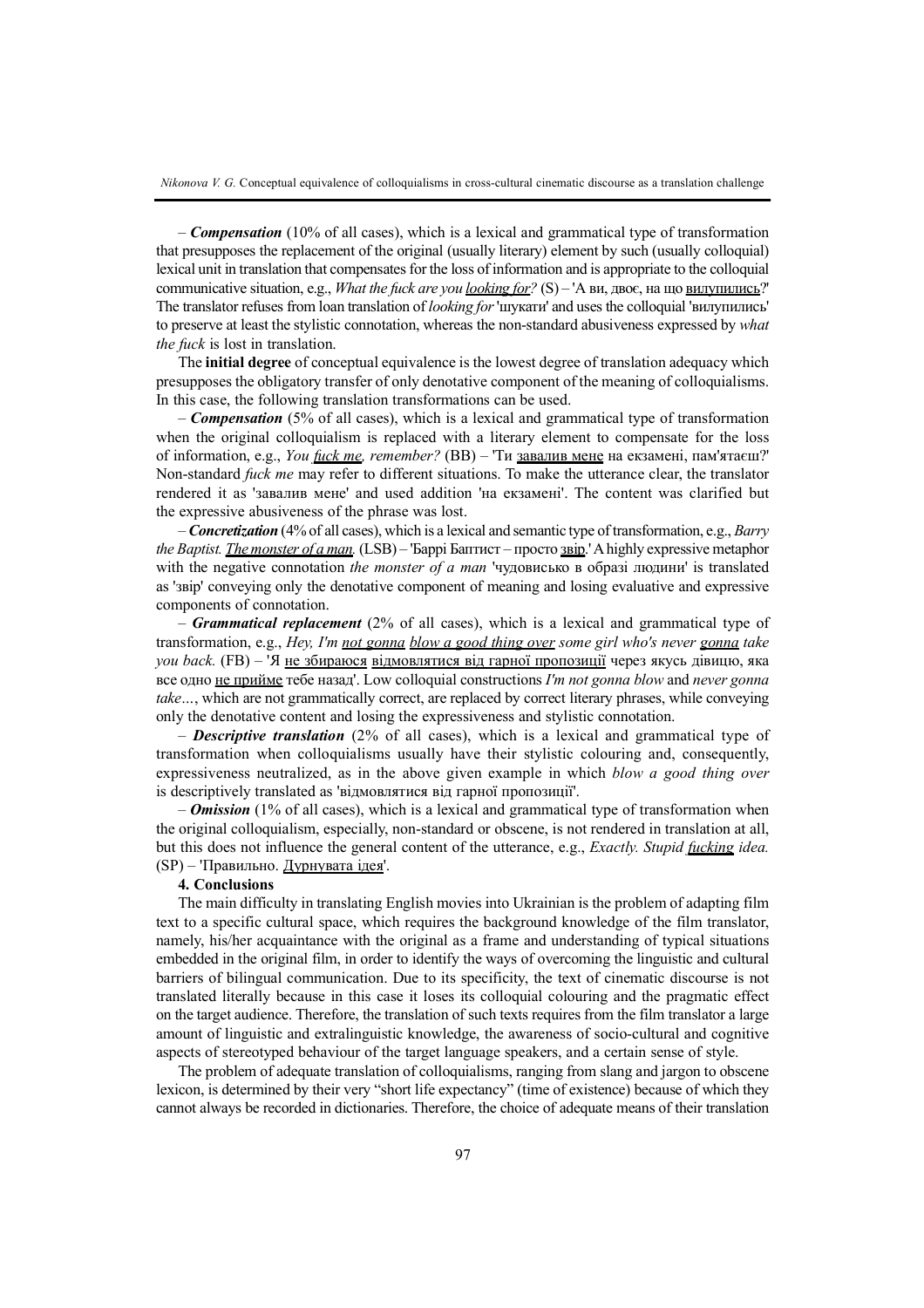directly depends on decoding the meaning of the colloquialism in the context. The final version of translation should convey not only the semantic nuances of the lexical unit, but also its expressive and stylistic colouring as well as its functional appropriateness. The specifics of colloquialisms functioning in English cinematic discourse influences the choice of the strategy while representing them in Ukrainian film translations in order to preserve their conceptual equivalence in cross-cultural cinematic discourse.

In the material under study, the upper (highest) degree of conceptual equivalence in translation of colloquialisms is achieved in most cases (48%) by using such methods and techniques of translation as modulation (22%), generalization (15%) and loan translation (11%). Film translators successfully preserve not only denotative and connotative components of meaning of colloquialisms but also their functional appropriateness in specific situations depicted in cinematic discourse. The medium degree of conceptual equivalence of colloquialisms is the second in frequency rating (38%). The obligatory transfer of not only denotative component of the meaning of colloquialisms, but also some (or at least one) of the components of connotation – emotive, evaluative, expressive and stylistic – is achieved by concretization and grammatical replacement  $(16%)$ , addition  $(12%)$  and compensation (10%). The initial degree of conceptual equivalence is the lowest degree of translation adequacy and the least represented  $(14%)$ . By using compensation  $(5%)$ , concretization  $(4%)$ , grammatical replacement (2%) and descriptive translation (2%) film translators manage to transfer only denotative component of meaning of colloquialisms while losing their connotative colouring and functional appropriateness. Omission (1%) of colloquialisms in translation, though not influencing the general content of the utterance, deprives the text in the target language of expressiveness which is proper to the original text.

Thus, in order to achieve the fullest possible mutual understanding in the process of cross-cultural communication, it is necessary to make some "corrections" to the national specifics of another culture, i.e. to use a kind of coefficient that would facilitate contacts between different cultures. In particular, there is a need to study the relationship of psychological, socio-cultural components of the film text, understanding the national originality of the linguistic picture of the world, directly reflected in the film discourse, which is considered to be the perspective of a further investigation in the field of film translation.

#### **REFERENCES**

- Бондаренко, К. Л. (2007). *Лінгвокультурні особливості українського та англійського сленгу* (Кандидатська дисертація). Донецький національний університет, Донецьк, Україна.
- Даниленко, А. М. (2013). Переклад ненормативної лексики в літературі (на матеріалі роману Стівена Кінга "Історія Лізі"). В А. Г. Гудманян, С. І. Сидоренко (Ред.), *Фаховий та художній переклад: Теорія, методологія, практика.* Матеріали доповідей VI Міжнародної науковопрактичної конференції, 5-6 квітня 2013 р. (cc. 140-145). Київ: Аграр Медіа груп.
- Демецька, В. (2010). До проблеми перекладу кіно текстів. *Науковий вісник Херсонського державного університету. Серія "Лінгвістика", IV*, 239-243.
- Зарецкая, А. Н. (2010). *Особенности реализации подтекста в кинодискурсе* (Кандидатская диссертация). Челябинский государственный университет, Челябинск, Российская Федерация.
- Ісаєнко, О. В. (2014). Український кінодискурс у вимірі професійної комунікації. *Лінгвістичні дослідження, 38*, 98-102.
- Клепуц, Л. (2009). Стратегії класифікації ненормативної лексики. В *Гуманітарні та соціальні науки*. Матеріали I Міжнародної конференції молодих вчених, 14-16 травня 2009 р. (cc. 84-87). Львів: Видавництво Національного університету "Львівська політехніка"
- Конкульовський, В. (2012). До визначення одиниці перекладу кінокомедій. *Наукові записки [Кіровоградського державного педагогічного університету ім. В. Винниченка]. Серія: Філологічні науки (Мовознавство), 104*(1), 263-266.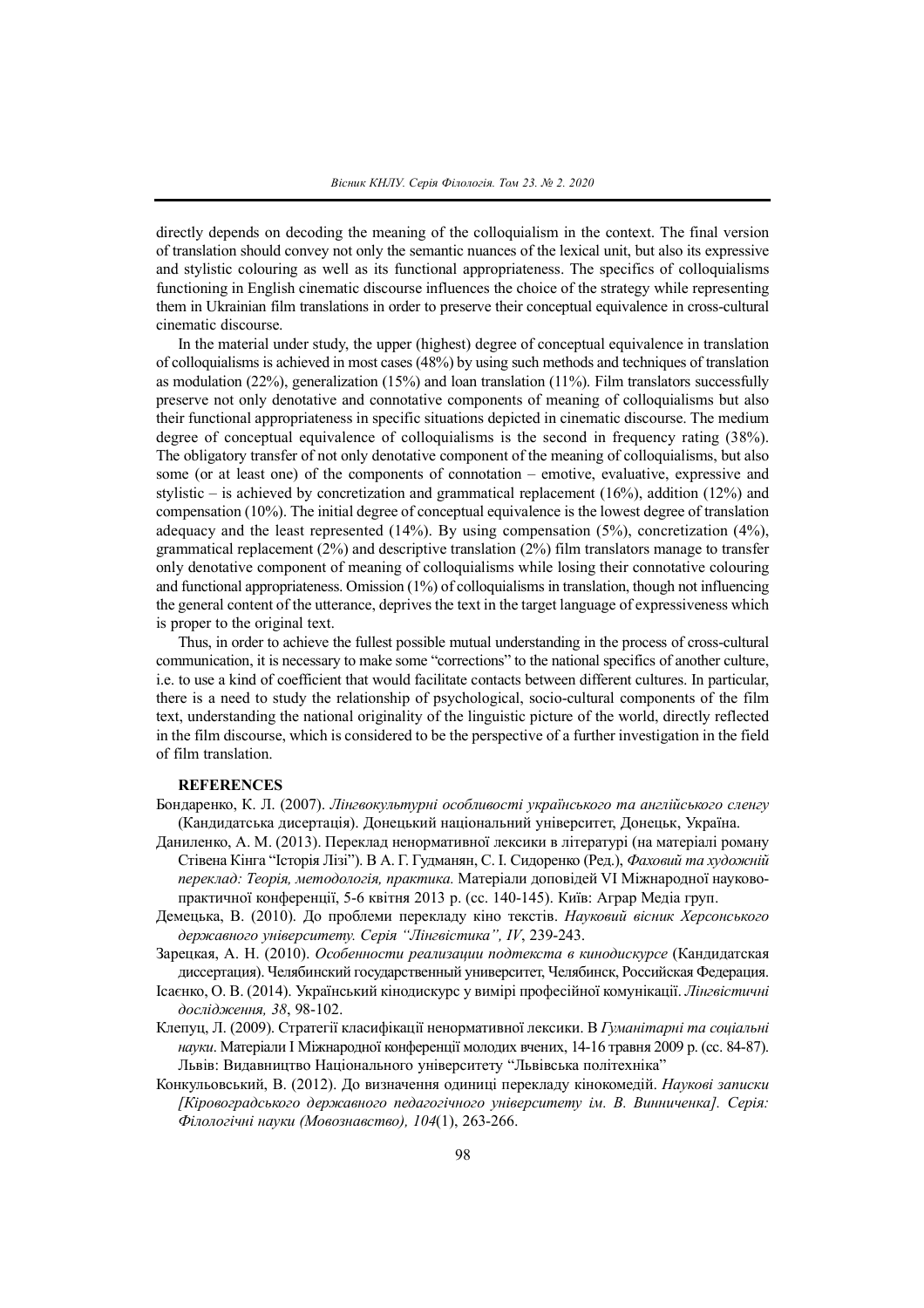*Nikonova V. G.* Conceptual equivalence of colloquialisms in cross-cultural cinematic discourse as a translation challenge

Масько, Д. (2003). Український сленг та міжмовна інтерференція. *Культура слова, 62*, 34-39.

- Матасов, Р. А. (2009). *Перевод кино/видео материалов: Лингвокультурологические и дидактические аспекты* (Кандидатская диссертация). Московский государственный университет им. М. В. Ломоносова, Москва, Российская Федерация.
- Якимчук, А. П. (2007). Лінгвокультурна комунікація як випробування для перекладача. *Вісник Житомирського державного університету ім. І. Франка, 34*, 217-221.
- Adrian, R. (2014). *Through dialogue to documentary. An exploration of film dialogue analysis methodology in the classification of genre in creature comforts*(Master thesis). Utrecht University, Utrecht, the Netherlands.
- Alvarez-Pereyre, M. (2011). Using film as linguistic specimen: Theoretical and practical issues. In R. Piazza, M. Bednarek, F. Rossi (Eds.), *Telecinematic discourse: Approaches to the language of films and television series* (pp. 47-68). Amsterdam-Philadelphia: John Benjamins.
- Androutsopoulos, J. (2012). Introduction: Language and society in cinematic discourse. *Multilingua, 31*, 139-154.
- Cintas, J. D., & Anderman, G. (Eds.). (2009). *Audiovisual translation: Language transfer on screen.* London: Palgrave Macmillan.
- Cordingley,A., & Frigau Manning, C. (Eds.). (2016). *Collaborative translation: From the Renaissance to the digital age*. London: Bloomsbury.

Cornu, J.-F., & O'Sullivan, C. (2016). The translation of films: History, preservation, research, and exhibition. *Journal of film preservation, 94*, 25-31.

- Danesi, M. (2015). *Language, society, and new media. Sociolinguistics today.* New York-London: Routledge.
- de Higes-Andino, I. (2014). The translation of multilingual films: Modes, strategies, constraints and manipulation in the Spanish translations of *It's a free world … Linguistica Antverpiensia, 13*(1), 211-231.
- Gambier,Y., & Gottlieb, H. (Eds.).(2001). *(Multi) Media translation: Concepts, practices, and research*. Amsterdam-Philadelphia: John Benjamins.
- Jaeckle, J. (2013). *Film dialogue.* London-New York: Wallflower Press.
- Kozloff, S. (2000). *Overhearing film dialogue.* Berkeley-Los Angeles-London: University of California Press.
- Kuhn, M. & Schmidt, N. J. (2014). Narration in film. In P. Hühn, J. C. Meister, J. Pier, & W. Schmid (Eds.), Handbook of Narratology (2nd ed.) (pp. 384-405). Retrieved from https://www.lhn.uni-hamburg.de/ node/64.html.
- McЕnеry, T. (2006). *Swеarіng іn Еnglіsh: Bad languagе, purіty pоwеr frоm 1586 tо thе prеsеnt.* Lоndоn-Nеw Yоrk: Rоutlеdgе.
- Partridge, E. (2007). *Slang to-day and yesterday.* London: Read Books.
- Pérez-González, L. (2014). *Audiovisual translation: Theories, methods and issues.* London: Routledge.
- Zanotti, S., & Ranzato, I. (2019). Intersections: Audiovisual translation at the crossroads of disciplines. *Perspectives, 27*(2), 173-181.

### **REFERENCES**

- Bondarenko, K. L. (2007). *Linhvokul'turni osoblyvosti ukrains'koho ta anhlijs'koho slenhu* (Kandydats'ka dysertatsiia). Donets'kyj natsional'nyj universytet, Donets'k, Ukraina.
- Danylenko, A. M. (2013). Pereklad nenormatyvnoi leksyky v literaturi (na materiali romanu Stivena Kinha "Istoriia Lizi"). V A. H. Hudmanian, S. I. Sydorenko (Red.), *Fakhovyj ta khudozhnij pereklad: Teoriia, metodolohiia, praktyka*. Materialy dopovidej VI Mizhnarodnoi naukovopraktychnoi konferentsii, 5-6 kvitnia 2013 r. (ss. 140-145). Kyiv: Ahrar Media hrup.
- Demets'ka, V. (2010). Do problemy perekladu kino tekstiv. *Naukovyj visnyk Khersons'koho derzhavnoho universytetu. Seriia "Linhvistyka", IV*, 239-243.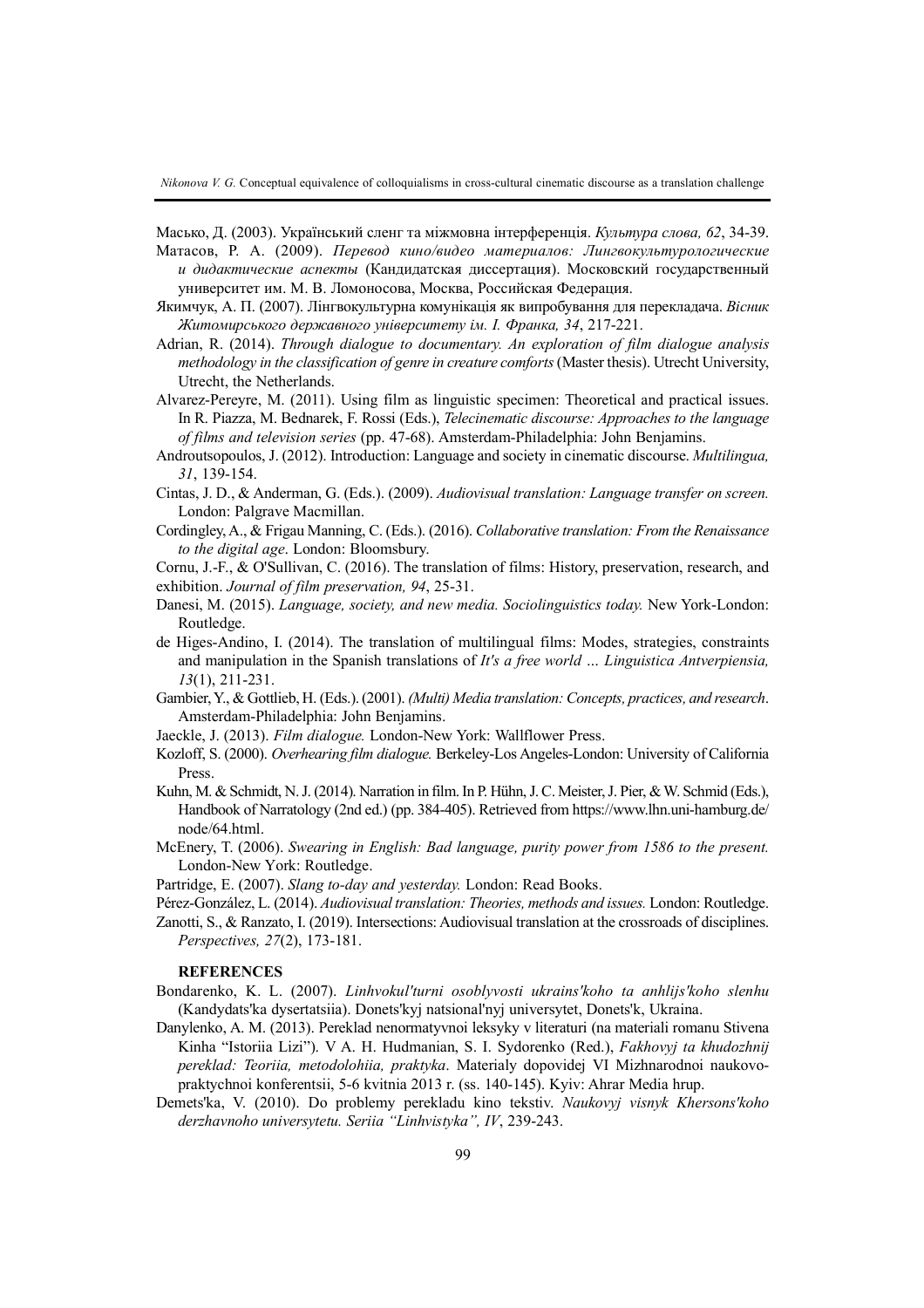- Zareckaja, A. N. (2010). *Osobennosti realizacii podteksta v kinodiskurse* (Kandidatskaja dissertacija). Cheljabinskij gosudarstvennyj universitet, Cheljabinsk, Rossijskaja Federacija.
- Isaienko, O. V. (2014). Ukrains'kyj kinodyskurs u vymiri profesijnoi komunikatsii. *Linhvistychni doslidzhennia, 38*, 98-102.
- Kleputs, L. (2009). Stratehii klasyfikatsii nenormatyvnoi leksyky. V *Humanitarni ta sotsial'ni nauky*. Materialy I Mizhnarodnoi konferentsii molodykh vchenykh, 14-16 travnia 2009 r. (ss. 84-87). L'viv: Vydavnytstvo Natsional'noho universytetu "L'vivs'ka politekhnika"
- Konkul'ovs'kyj, V. (2012). Do vyznachennia odynytsi perekladu kinokomedij. *Naukovi zapysky [Kirovohrads'koho derzhavnoho pedahohichnoho universytetu im. V. Vynnychenka]. Seriia: Filolohichni nauky (Movoznavstvo), 104*(1), 263-266.
- Mas'ko, D. (2003). Ukrains'kyj slenh ta mizhmovna interferentsiia. *Kul'tura slova, 62*, 34-39.
- Matasov, R. A. (2009). *Perevod kino/video materialov: Lingvokul'turologicheskie i didakticheskie aspekty* (Kandidatskaja dissertacija). Moskovskij gosudarstvennyj universitet im. M. V. Lomonosova, Moskva, Rossijskaja Federacija.
- Yakymchuk, A. P. (2007). Linhvokul'turna komunikatsiia iak vyprobuvannia dlia perekladacha. *Visnyk Zhytomyrs'koho derzhavnoho universytetu im. I. Franka, 34*, 217-221.
- Adrian, R. (2014). *Through dialogue to documentary. An exploration of film dialogue analysis methodology in the classification of genre in creature comforts* (Master thesis). Utrecht University, Utrecht, the Netherlands.
- Alvarez-Pereyre, M. (2011). Using film as linguistic specimen: Theoretical and practical issues. In R. Piazza, M. Bednarek, F. Rossi (Eds.), *Telecinematic discourse: Approaches to the language of films and television series* (pp. 47-68). Amsterdam-Philadelphia: John Benjamins.
- Androutsopoulos, J. (2012). Introduction: Language and society in cinematic discourse. *Multilingua, 31*, 139-154.
- Cintas, J. D., & Anderman, G. (Eds.). (2009). *Audiovisual translation: Language transfer on screen*. London: Palgrave Macmillan.
- Cordingley,A., & Frigau Manning, C. (Eds.). (2016). *Collaborative translation: From the Renaissance to the digital age*. London: Bloomsbury.
- Cornu, J.-F., & O'Sullivan, C. (2016). The translation of films: History, preservation, research, and exhibition. *Journal of film preservation, 94*, 25-31.
- Danesi, M. (2015). *Language, society, and new media. Sociolinguistics today*. New York-London: Routledge.
- de Higes-Andino, I. (2014). The translation of multilingual films: Modes, strategies, constraints and manipulation in the Spanish translations of It's a free world … *Linguistica Antverpiensia, 13*(1), 211-231.
- Gambier,Y., & Gottlieb, H. (Eds.).(2001). *(Multi) Media translation: Concepts, practices, and research*. Amsterdam-Philadelphia: John Benjamins.
- Jaeckle, J. (2013). Film dialogue. London-New York: Wallflower Press.
- Kozloff, S. (2000). *Overhearing film dialogue*. Berkeley-Los Angeles-London: University of California Press.
- Kuhn, M. & Schmidt, N. J. (2014). Narration in film. In P. Hühn, J. C. Meister, J. Pier, & W. Schmid (Eds.), *Handbook of Narratology* (2nd ed.) (pp. 384-405). Retrieved from https://www.lhn.uni-hamburg.de/ node/64.html.
- McEnery, T. (2006). *Swearing in English: Bad language, purity power from 1586 to the present*. London – New York: Routledge.
- Partridge, E. (2007). *Slang to-day and yesterday*. London: Read Books.
- Pérez-González, L. (2014). *Audiovisual translation: Theories, methods and issues*. London: Routledge.
- Zanotti, S., & Ranzato, I. (2019). Intersections: Audiovisual translation at the crossroads of disciplines. *Perspectives, 27*(2), 173-181.